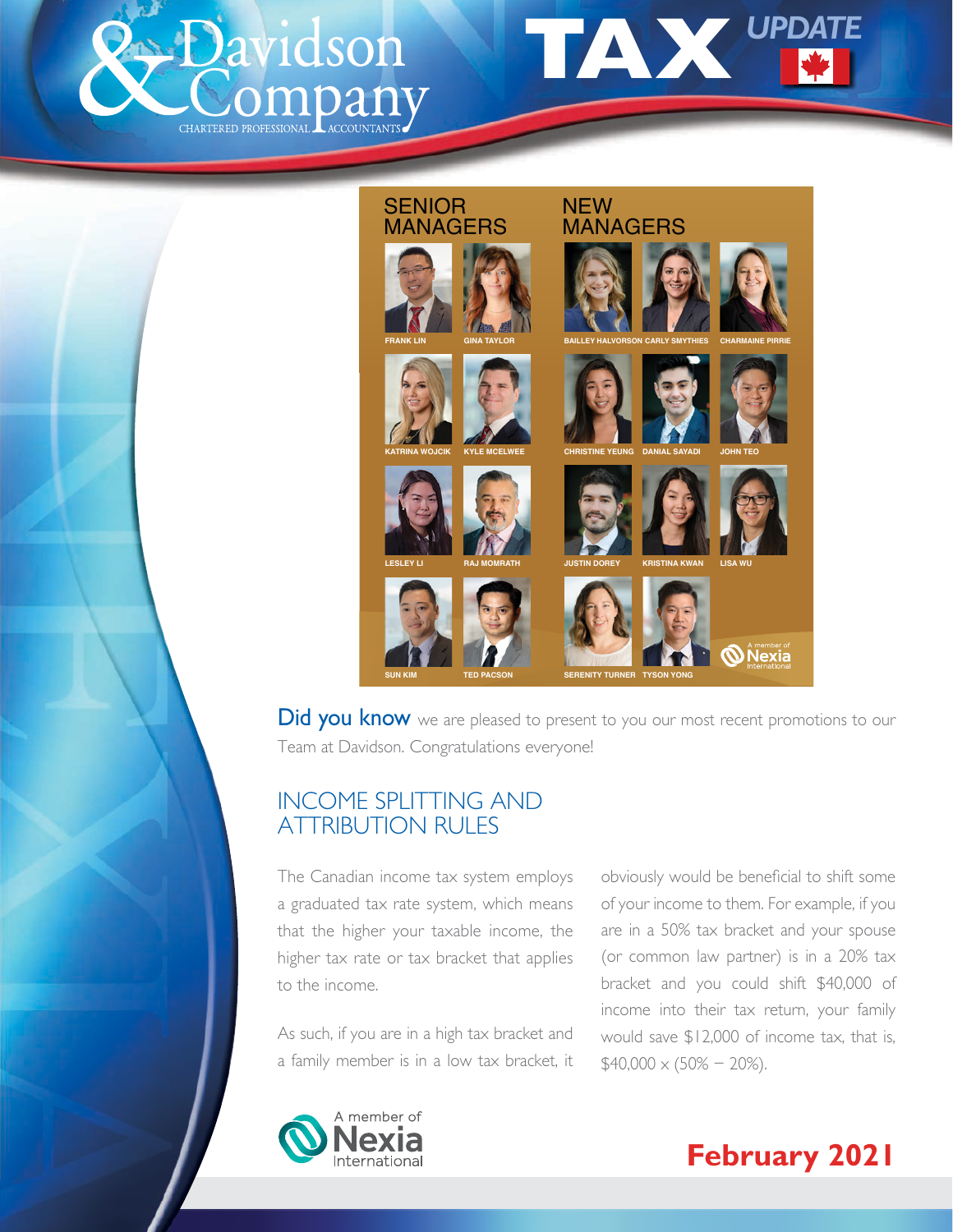| <b>Income Splitting and Attribution Rules  I</b> |  |
|--------------------------------------------------|--|
| <b>Extra Deductions for</b>                      |  |
| Commissioned Salespersons  4                     |  |

On top of that, every taxpayer in Canada gets at least one tax credit, being the basic personal tax credit. This credit effectively exempts from tax about \$13,000 of taxable income (the actual number varies from year to year, as it is indexed to inflation, and the provincial amounts vary).

However, there are some significant barriers to income splitting amongst family members.

For example, you cannot simply direct that some of your employment income or business income be paid to your spouse or children with the expectation that you have achieved income splitting. Rules in the Income Tax Act will shut that down and ensure that you are taxed on that income at your tax rates.

Perhaps more significantly, there are also income attribution rules, which can apply to most forms of passive investment income. These rules can apply where you transfer or lend money or property to your spouse or minor child, and they use the property to earn income from property such as interest, dividends, or rent. When these rules apply, the income from the property is "attributed" to you and included in your income rather than their income.

In the case of a transfer or loan of property to your spouse, if they subsequently realize taxable

| <b>Employee Home Office Expenses:</b> |  |
|---------------------------------------|--|
|                                       |  |
| Principal-Residence Exemption  6      |  |
| Car Expense Limits for 2021 8         |  |

capital gains from a sale of the property, the attribution rules can also apply and attribute the taxable capital gains to you, and you will therefore include them in income.

The attribution rules apply to losses as well as income. That is, if the transferred or lent property generates property losses or allowable capital losses, those losses are attributed to you.

The income attribution rules do not normally apply to taxable capital gains (or allowable capital losses) realized by your minor children. Therefore, you have a legitimate way of capital gains splitting with your children. For example, you could purchase common shares or equity mutual funds in their name (or as a bare trustee for their benefit), and any resulting taxable capital gains will be taxed in their hands rather than yours.

The income attribution rules can apply to income from "substituted property" (or, in the case of your spouse, taxable capital gains from substituted property). For example, say you transfer some shares to your spouse and the attribution rules apply to any income or gains from the shares. If your spouse sells the shares and uses the proceeds to buy other shares, or bonds, mutual funds or indeed any other income-producing property, the attribution rules can continue to apply to income or capital gains from that other property.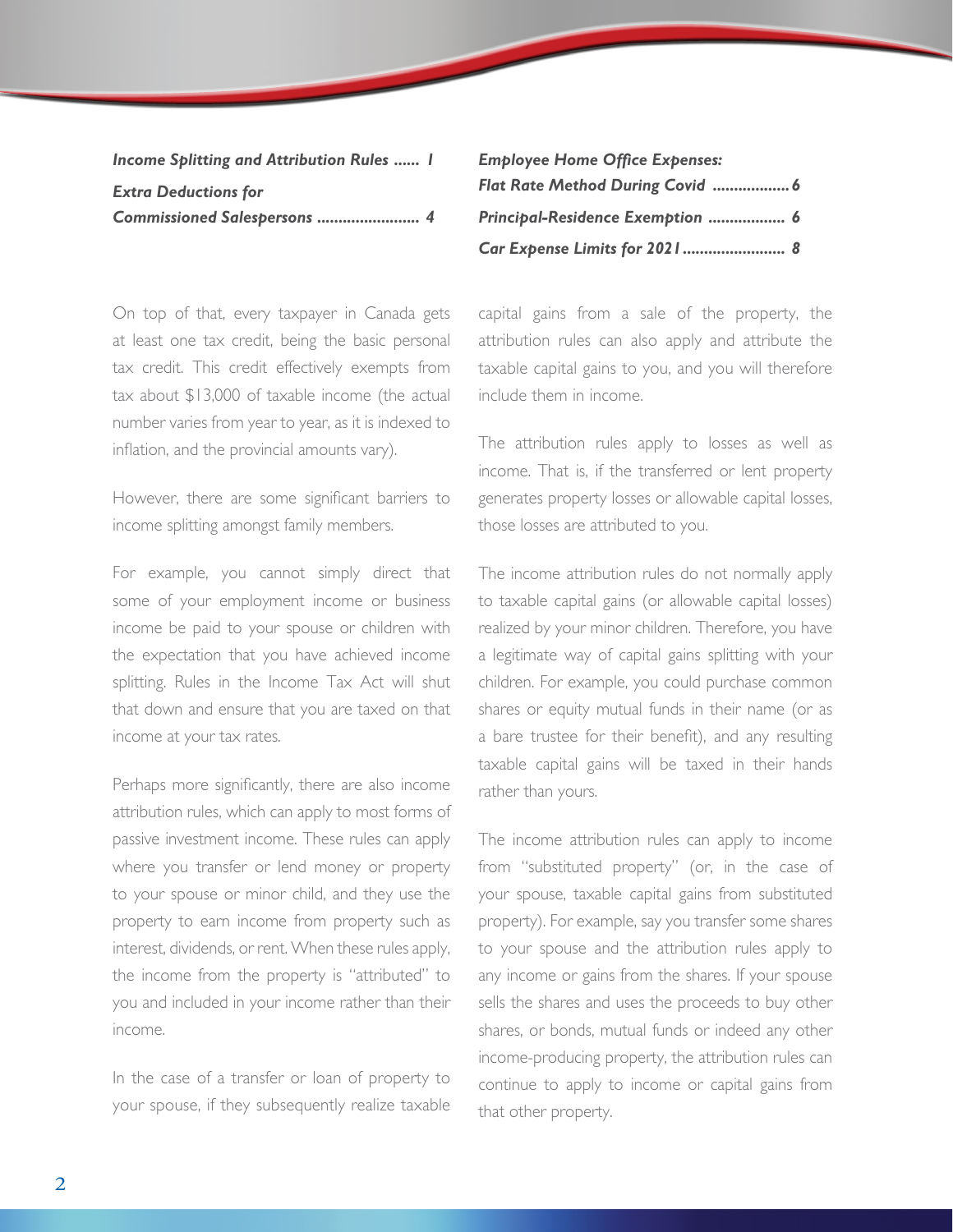Fortunately, there are various exceptions where the income attribution rules do not apply.

#### **Exceptions**

The rules do not apply to you if you cease to be resident in Canada, or after your death.

In the case of transfers or loans to your minor children, the attribution rules do not apply in the year in which they turn 18 years of age and subsequent years.

The rules do not apply after you divorce (or cease to be common-law partners). If you are separated and living apart due to the breakdown of your relationship, the regular income attribution rules do not apply, but the capital gains attribution rules can apply while you are separated (and not divorced) unless the two of you jointly elect otherwise in a form filed with your tax returns.

The rules do not apply to business income. Therefore, for example, you can give cash or other property to your spouse or minor child which they use in their business, and any resulting business income is not subject to attribution.

The attribution rules obviously do not apply to property that generates no income or capital gains, or cash that is used simply for personal purposes. Therefore, for example, you could pay your spouse's or child's personal expenses or their income tax bill, thereby freeing up their own cash resources which they can invest without the attribution rules applying.

The rules do not apply if the property or cash you transfer to them is included in their income. For example, if your minor child works in your business and you pay them a reasonable salary that is included in their income (and deducted from your business income), any investment income that they earn by investing that salary is not subject to attribution. Of course, paying that salary is itself a valid method of income splitting, as it will reduce your income.

There is a "fair market value consideration" exception from the attribution rules. This exception applies if you sell property to your spouse or child and they pay you at least "fair market value" for the property. If they pay you by way of debt – that is, they owe you the fair market value amount – you must charge them at least the prescribed rate of interest under the Income Tax Act at the time of the debt (currently 1% per year), and they must pay you the interest on the amount owing in each year or by January 30 of the following year. If they are late or miss even one payment of interest, this exception no longer applies. Furthermore, in the case of a sale to your spouse, under the fair market value conditions exception you must elect out of the tax-free "rollover" that normally applies to prevent any capital gain when you transfer property to your spouse.

In a similar vein, there is a fair market loan exception. This exception applies where you lend cash or other property and charge them at least the prescribed rate of interest at the time of the loan. The prescribed rate of interest is set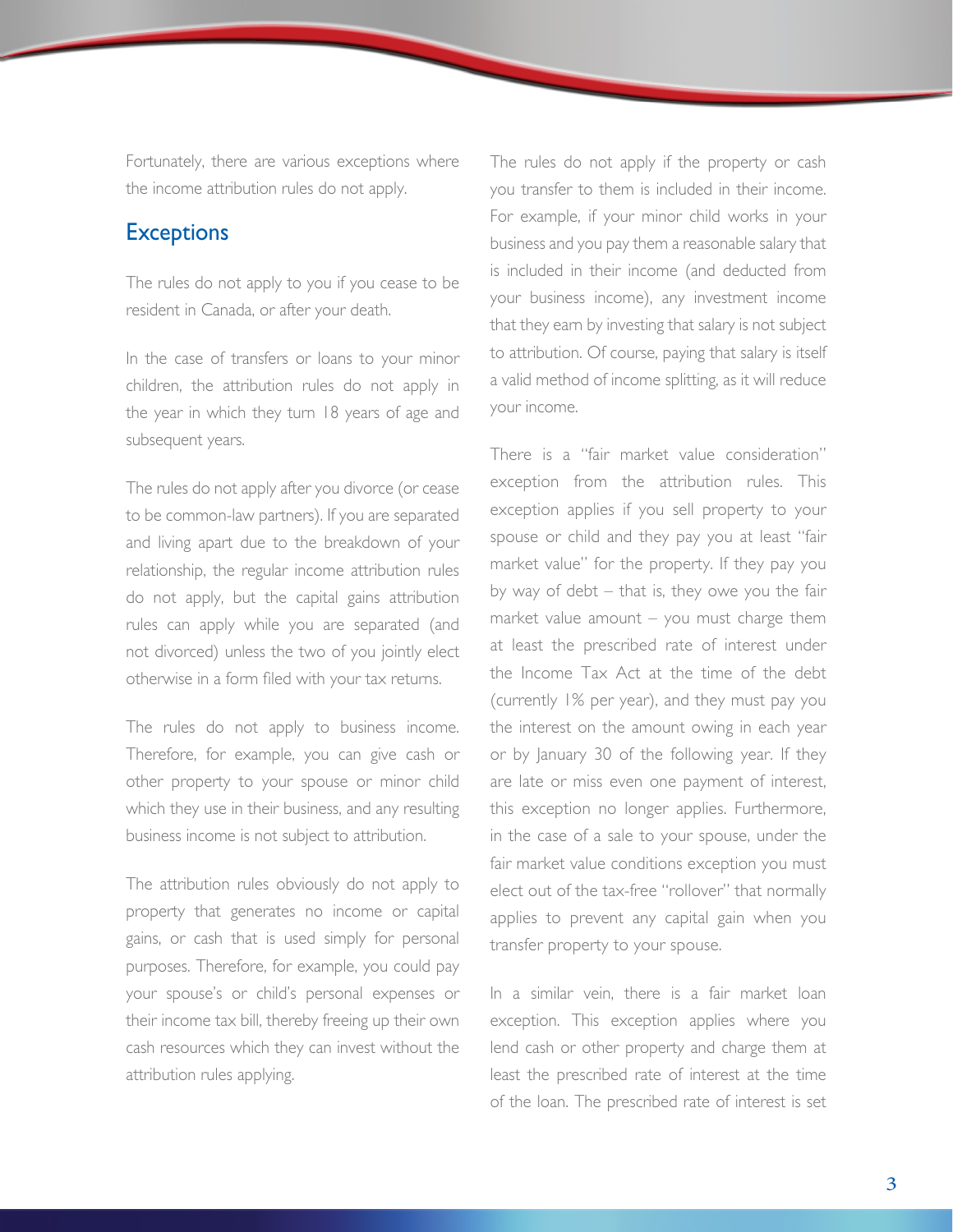each quarter of each year, and is currently 1%. As above, this exception continues to apply only if they pay you the interest on the loan each year while it remains outstanding or by January 30 after the year. Interestingly, this exception can apply regardless of the term of the loan.

#### Example

You lend \$1 million to your spouse when the prescribed rate of interest is 1%. The term of the loan is ten years. Over the ten years, your spouse uses the money to earn investment income and / or taxable capital gains at a rate of 6% per year (\$60,000 per year).

 If your spouse pays you the 1% interest (\$10,000) each year or by January 30 after the year, the \$60,000 will be included in their income and not subject to attribution. They can deduct the \$10,000 interest paid to you, leaving them with a net \$50,000 return, and you will include that \$10,000 interest in your income.

 Because of this exception, you have effectively shifted the net 5% annual return to your spouse. If you are in the highest tax bracket and your spouse is in a lower tax bracket, the tax savings over the ten years can be significant.

#### Loans to Adults

Normally, the income attribution rules do not apply to transfers or loans to your children or adult relatives (other than your spouse) if they are 18 years of age or older.

However, there is a special attribution rule that can apply if you lend money to a related adult. Unlike the regular attribution rules, this rule can apply only if it can be reasonably considered that one of the main reasons for the loan was to reduce or avoid tax. The "main reason" does not have to be shown for the regular attribution rules.

To ensure this special rule does not apply, you should charge the prescribed rate of interest (currently 1%), and, like the exception discussed earlier, make sure they pay you the interest each year or by January 30 of the following year.

Lastly, even if the income attribution rules do not apply, certain types of income, such as dividends from private corporations, and income earned through a trust or partnership by providing services to a business of a related person, may be subject to the "Tax on Split Income" (TOSI) rules. We have discussed these rules in previous Tax Letters and will revisit the issue in a future Letter.

# EXTRA DEDUCTIONS FOR COMMISSIONED SALESPERSONS

Employees are allowed fairly limited deductions in computing their employment income for tax purposes. For example, they can normally deduct union dues, professional fees, the cost of supplies, and home office expenses for items like rent, supplies, heat, utilities and maintenance. Certain conditions must be met. We provided information about deductible home office expenses in our June 2020 Letter. (As discussed in the next section of this Letter, the CRA will allow a simplified "flat rate" method for employees working at home during the Covid-19 pandemic.)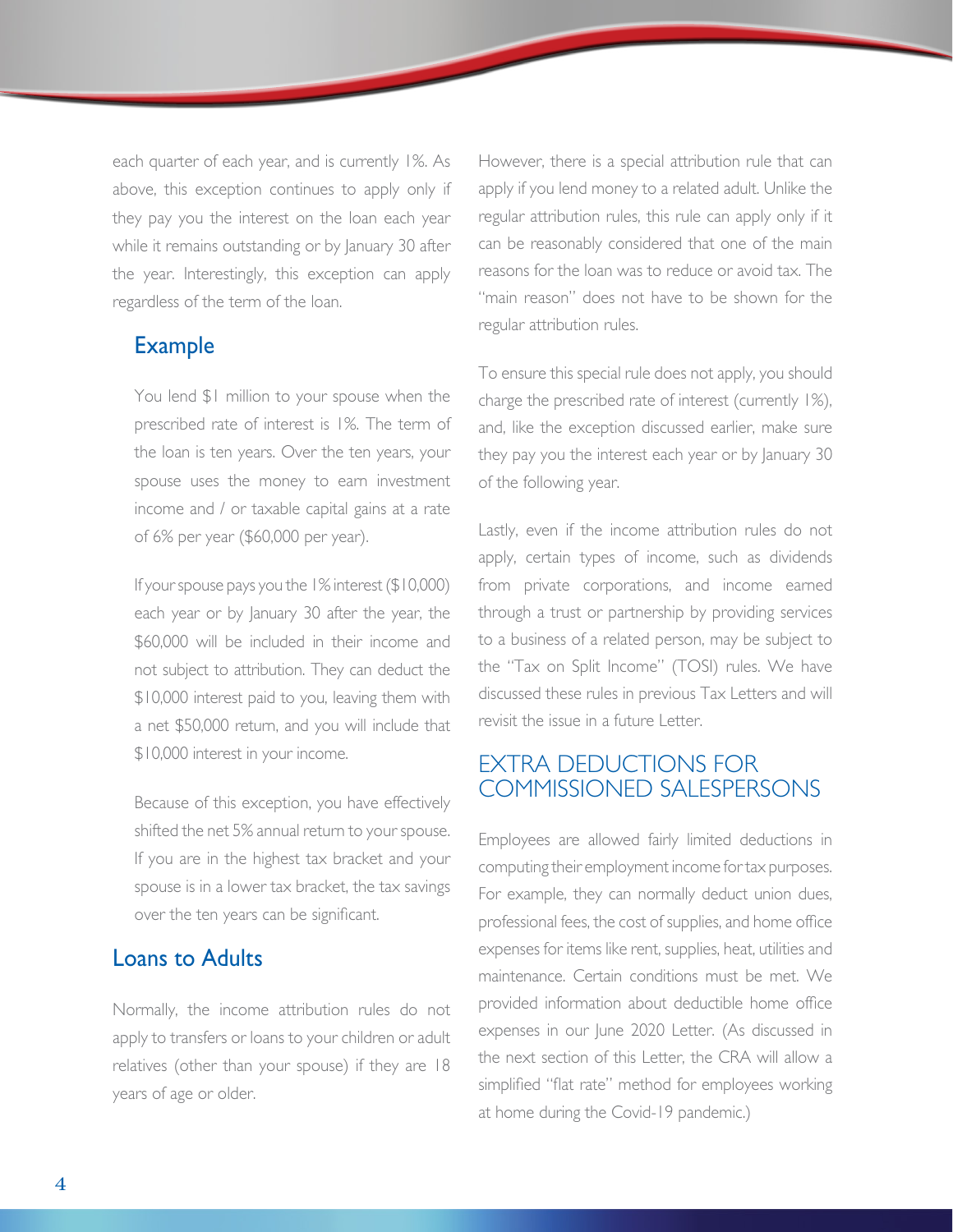Additionally, and again subject to certain conditions, employees can deduct non-car travel expenses, such as airfare, train, taxicab, hotel and 50% of out-of-town meal costs incurred in the course of their employment duties. They can also deduct car expenses incurred in the course of employment like gas, maintenance, insurance, and car leasing costs. The deductions are not allowed if the employee is reimbursed by the employer, or if the employee receives a tax-free travel or car allowance, as the case may be.

Employees who are paid partly or wholly by commission based on sales or negotiation of contracts ("commissioned employees"), and who are ordinarily required to work away from their employer's place of business, can deduct certain additional expenses that are not allowed for other employees. These additional expenses include:

- Promotional and advertising expenses
- Leasing costs (say, from leasing a computer)
- Meal and entertainment expenses for clients or customers (but normally only 50% of these expenses are deductible)
- If they have a home office, a *pro-rata* portion of their property taxes and home insurance premiums

Commissioned employees can deduct the travel and car expenses listed earlier. If the travel and car expenses are less than their commission income for the year, they can deduct the additional expenses, but only to the extent that the total travel, car and additional expenses do not exceed the commission income.

## Example

 You are a commissioned employee and your commissions for the year are \$40,000. Your salary is \$80,000. You incur \$10,000 of the additional expenses listed above.

 Scenario 1: You incur travel and car expenses of \$45,000. In this scenario, you can deduct the \$45,000, but not the additional \$10,000 of expenses because the travel and car expenses already exceed your commissions.

 Scenario 2: You incur travel and car expenses of \$35,000. In this scenario, you can also deduct \$5,000 of the additional expenses, for a total of \$40,000, since the total deduction is limited to your commission income.

Note that the above rule does not apply to car costs that are interest expense on a car loan or capital cost allowance (tax depreciation) on the car. These expenses are claimed separately from the above rule, but are subject to certain monetary limits. The monetary limits are noted later in this Letter.

In all cases, the employee is required to have Form T2200 signed by their employer, certifying that they meet the conditions for the deduction.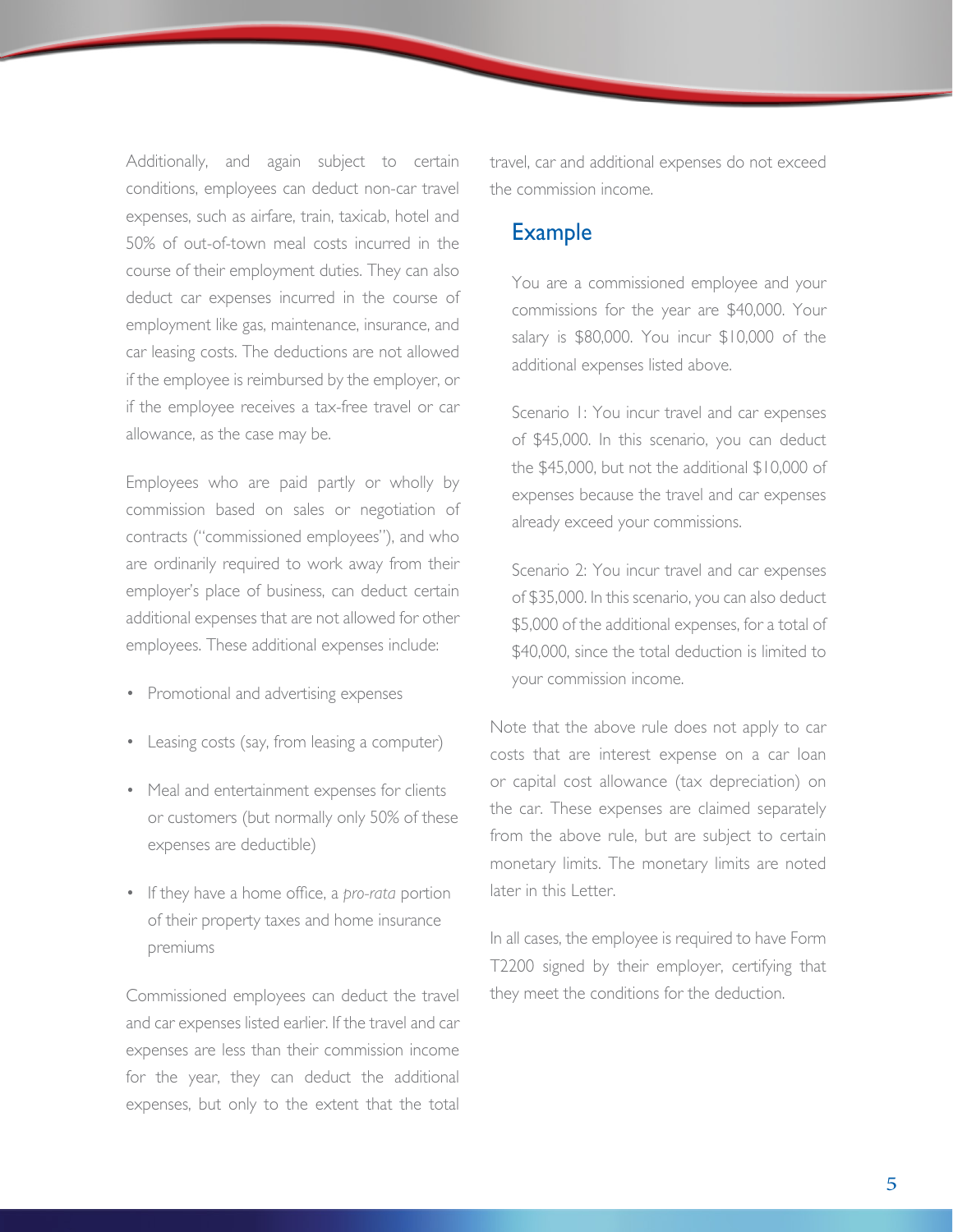#### EMPLOYEE HOME OFFICE EXPENSES:

# FLAT RATE METHOD DURING COVID

As noted above and discussed in more detail in our June 2020 Tax Letter, employees can deduct certain home office expenses. Normally, you need to keep records or receipts, certain conditions apply, and the Form T2200 must be signed by their employer.

Obviously, during the current COVID-19 pandemic, many employees have been working from home. As a result, the Canada Revenue Agency will allow an alternative, simplified "flat rate" method for deducting home office expenses for the 2020 year. If you qualify and choose this method, you do not need to keep records or receipts or obtain the Form T2200.

You are eligible to use the flat rate method if you worked more than 50% of the time from home for a period of at least four consecutive weeks in 2020 due to the pandemic. If you were not required to work at home but your employer gave you the option to work at home because of COVID-19, you can still qualify. You can use the flat rate method only if you do not claim other employment expenses. In other words, you can use the method if you claim only home office expenses.

Under the flat rate method, you can deduct \$2 for each day that you worked from home in 2020 because of COVID-19. The maximum you can deduct under this method is \$400 (that is, \$2  $\times$ 

200 days). As a result, you should use this method only if you are not eligible for more than \$400 of deductions under the regular rules.

The CRA has indicated that the flat method can be used for the 2020 tax year. It has not indicated whether the method can be used for the 2021 year.

# PRINCIPAL-RESIDENCE *EXEMPTION*

If you sell your home for a gain, it is normally considered a capital gain. However, the principal residence exemption allows homeowners to sell their residences at a gain with no or little tax.

*WARNING: the principal-residence exemption does not apply if you bought or built the home with the intention (including "secondary intention") of selling it. Even if you move in and live there, if you sell the home soon afterwards (and certainly if you live there less than a year, or if you do this repeatedly with different homes in succession), the CRA will usually take the position that your gain is business profit, not capital gain. As a result, the CRA will deny you the principal-residence exemption and will assess you on the basis that all of the gain, not just half, is included in your income!*

The principal-residence exemption, when it applies, works as follows.

First, you compute your gain from the sale of the residence. This will be the amount by which your proceeds on the sale exceed your cost of the property and your selling costs (e.g. commissions).

Then, you determine how much of that gain is exempt. The exemption formula is: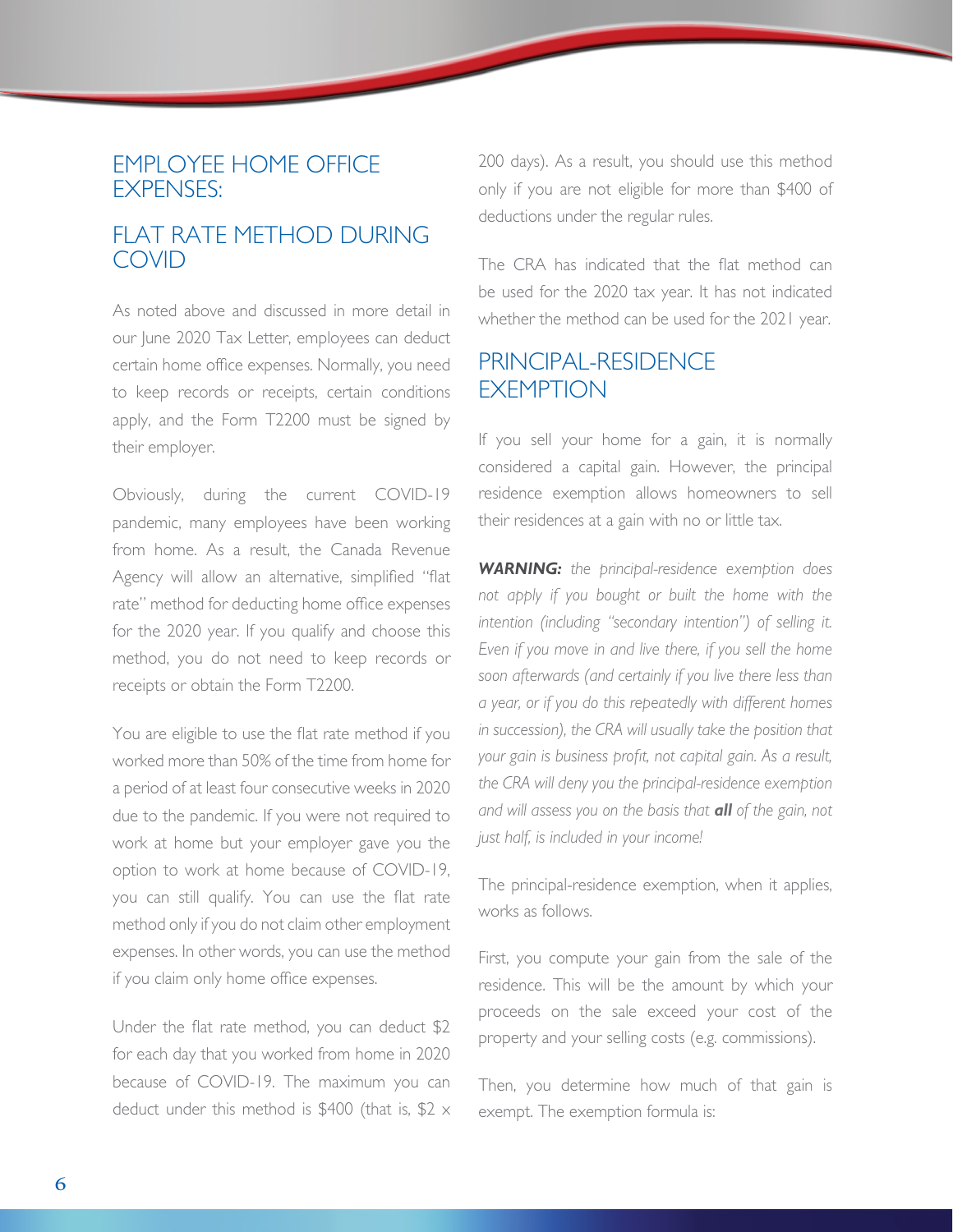Exempt portion of gain = gain  $\times$  (1+ # years as your principal residence) / # years you owned the property)

The fraction in the brackets cannot exceed 1 for the purpose of the exemption. (That is, you can't have an exempt amount more than the gain itself.)

Thus, if the property was your principal residence for all years of ownership, or all years but one, the entire gain will be exempt, and you will pay no tax.

In other cases, you may have to report a taxable capital gain.

## Example

 You own a property which was your principal residence for 5 years. You owned the property for 10 years. You sell the property at a gain of \$100,000.

 Under the principal residence exemption, 6/10ths of the gain will be exempt. The other 4/10ths, or \$40,000, is a capital gain, but since only half of capital gains are included in income as taxable capital gains, you will only include \$20,000 in income.

So when is a home a principal residence for a year? Usually, it means you or your spouse or child "ordinarily inhabit" the home during the year. The CRA is very lenient in this regard, so living in the home for even a few weeks in the year can suffice. The home can thus include a cottage or other vacation property, and can be situated anywhere in the world.

However, you can designate only one property per year per family unit − you and your spouse and unmarried minor children  $-$  as your principal residence for that year. (The family unit rule applies for years of ownership after 1981. For prior years, each person in your family could designate one property.) Therefore, if you own more than one residence, when you sell one of them you will have to designate the years for which that property is to be considered your principal residence.

A special deeming rule applies where you have a residence that you inhabit, but subsequently move out and rent it to a third party. In these cases, if you make an election, you designate the property as your principal residence for up to four years while you rent it out, even though you are not living in the property in those years.

#### **Example**

 You buy a condo and rent it out for six calendar years. You then move in and live there for five years, and then sell it at a gain.

 You can designate the condo as your principal residence for the five years that you lived there, plus four of the years you rented it out, for a total of nine years. Because of the above formula (including the +1 factor), most of your gain (10 / 11ths of the gain) will be exempt and not subject to tax.

 The catch: You are still subject to the rule under which you can designate only one property per year as your principal residence. So if you owned and lived in another home for the first